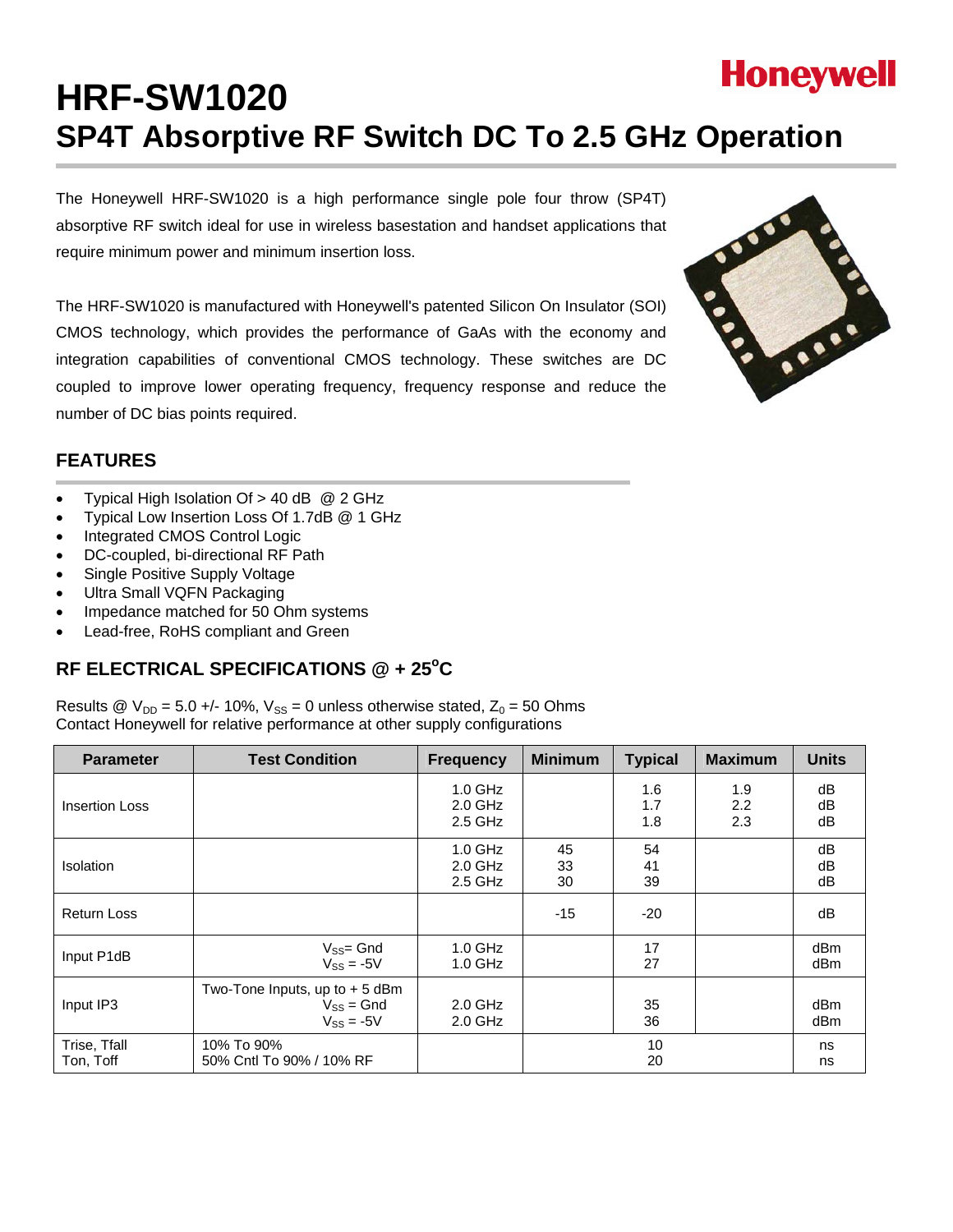# **DC ELECTRICAL SPECIFICATIONS @ + 25°C**

| <b>Parameter</b>      | <b>Minimum</b> | <b>Typical</b> | <b>Maximum</b>  | <b>Units</b> |
|-----------------------|----------------|----------------|-----------------|--------------|
| $V_{DD}$              | $3.3^1$        | 5.0            | 5.5             |              |
| $V_{SS}$              | $-5.0$         |                |                 |              |
| I <sub>DD</sub>       |                | <5             | -35             | uA           |
| CMOS Logic Level (0)  |                |                | 0.8             |              |
| CMOS Logic Level (1)  | $V_{DD} - 0.8$ |                | V <sub>DD</sub> |              |
| Input Leakage Current |                |                | 10              | uA           |

Note 1 - Performance curves are for  $VDD = +5.0 +/- 10\%$ 

# **ABSOLUTE MAXIMUM RATINGS1**

| <b>Parameter</b>                   | <b>Absolute Maximum</b> | <b>Units</b>    |
|------------------------------------|-------------------------|-----------------|
| $V_{DD}$                           | $+6.0$                  | V               |
| $V_{SS}$                           | $-5.5$                  |                 |
| Vin Digital Logic 0                | $-0.6$                  |                 |
| Vin Digital Logic 1                | $Vdd + 0.6$             |                 |
| Input Power                        | > 35                    | dB <sub>m</sub> |
| ESD Voltage <sup>2</sup>           | 400                     |                 |
| Moisture Sensitivity Level         | Level 3 @ 260°C         |                 |
| <b>Operating Temperature Range</b> | $-40$ to $+85$          | $\overline{C}$  |
| Storage Temperature Range          | $-65$ to $+125$         | $\circ$         |

Note 1 - Operation of this device beyond any of these parameters may cause permanent damage.

Note 2 - Although the HRF-SW1020 contains ESD protection circuitry on all digital inputs, precautions should be taken to ensure that the Absolute Maximum Ratings are not exceeded.

**Latch-Up**: Unlike conventional CMOS digital switches, Honeywell's HRF-SW1020 is immune to latch-up.

# **TRUTH TABLE**

| C <sub>1</sub> | C <sub>0</sub> | <b>RF Output 1</b> | <b>RF Output 2</b> | <b>RF Output 3</b> | <b>RF Output 4</b> |
|----------------|----------------|--------------------|--------------------|--------------------|--------------------|
|                |                | <b>RFINPUT</b>     |                    |                    |                    |
| 0              |                |                    | <b>RFINPUT</b>     |                    |                    |
|                |                |                    |                    | <b>RFINPUT</b>     |                    |
|                |                |                    |                    |                    | <b>RFINPUT</b>     |

"0" = CMOS Low, "1" = CMOS High

### **PIN CONFIGURATIONS**

| Pin | <b>Function</b> | Pin | <b>Function</b> | <b>Pin</b> | <b>Function</b> | Pin | <b>Function</b> |
|-----|-----------------|-----|-----------------|------------|-----------------|-----|-----------------|
|     | <b>GROUND</b>   |     | RFOUTPUT3       | 11         | C1              | 16  | <b>GROUND</b>   |
|     | RFOUTPUT4       |     | <b>GROUND</b>   | 12         | C <sub>0</sub>  | 17  | <b>GROUND</b>   |
|     | <b>GROUND</b>   |     | <b>GROUND</b>   | 13         | <b>GROUND</b>   | 18  | <b>RFINPUT</b>  |
|     | VDD             |     | <b>GROUND</b>   | 14         | RFOUTPUT1       | 19  | <b>GROUND</b>   |
|     | <b>GROUND</b>   | 10  | RFOUTPUT2       | 15         | <b>GROUND</b>   | 20  | VSS             |

**Note:** Bottom ground plate must be grounded for proper RF performance.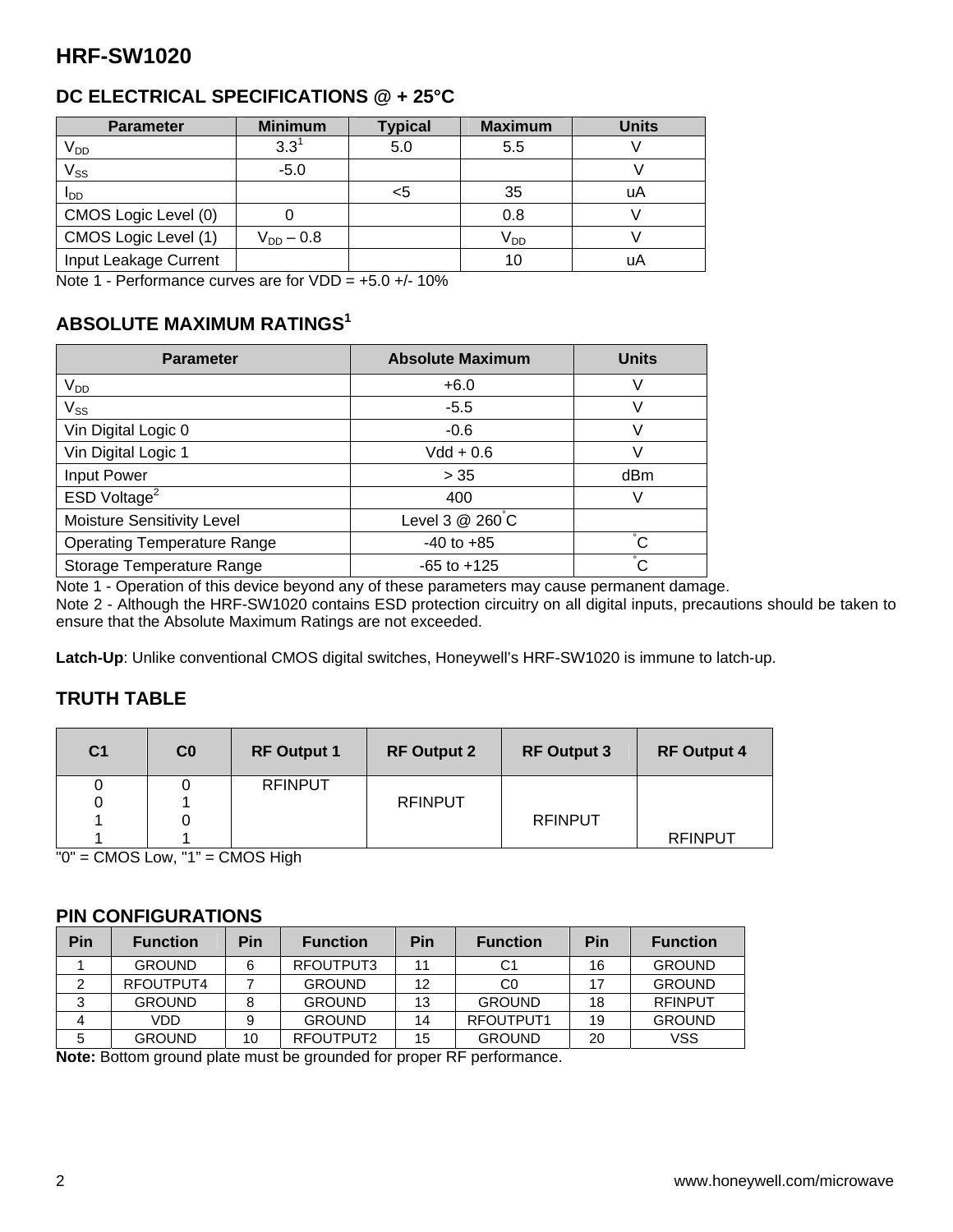# **PERFORMANCE CURVES**

**Insertion Loss** 



**Typical SW1020 Insertion Loss** 

**Isolation** 

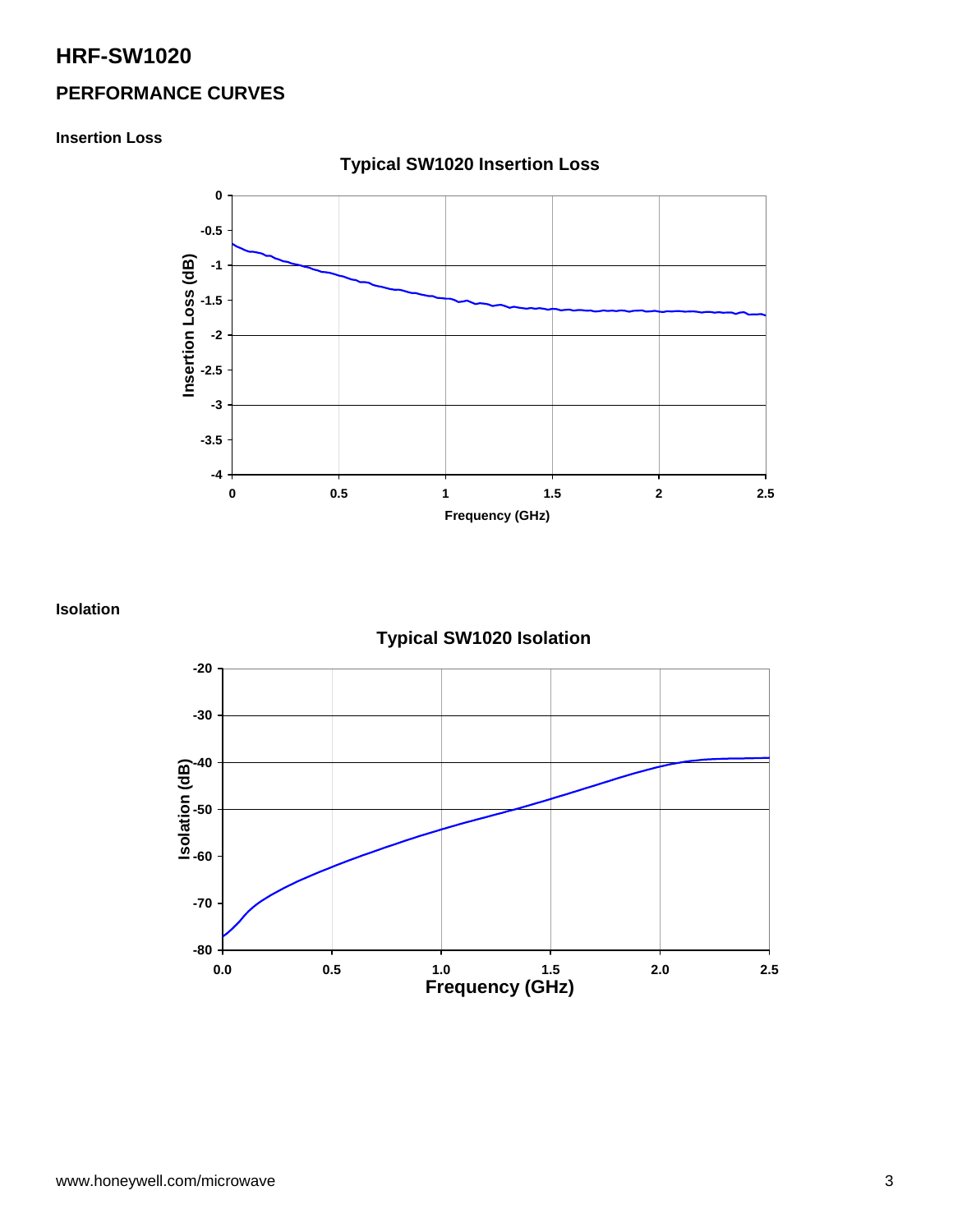# **PACKAGE OUTLINE DRAWING**





| <b>SYMBO</b>                      |                  | MIN NOM MAX      |  |
|-----------------------------------|------------------|------------------|--|
| le.                               | 0.50 BSC         |                  |  |
| b                                 |                  | $0.18$ 0.25 0.30 |  |
| E <sub>2</sub>                    |                  | 2.55 2.65 2.75   |  |
| D <sub>2</sub>                    |                  | 2.55 2.65 2.75   |  |
|                                   |                  | $0.35$ 0.40 0.45 |  |
| <b>INTERNAL</b><br><b>FEATURE</b> | <b>FUSE LEAD</b> |                  |  |

#### **Notes**

- 1. Pin 1 identifier can be a combination or a dot and/or chamfer.
- 2. Dimensions are in millimeters.

# **GREEN MATERIAL SET**

The –GR switches have a Green material set that can withstand a maximum soldering temperature of 260 $\mathrm{^{\circ}C}$ .

# **LEAD FINISH**

The package leads are Nickel Palladium Gold (NiPdAu). The configuration being manufactured and delivered today is lead-free RoHS compliant. Compliant packages have half-etch leadframes and have date codes of 0300 or greater.

# **LEAD FREE QFN SURFACE MOUNT APPLICATION**

Please see Application Note AN310 for assembly process recommendations. The maximum soldering temperature of the -GR is 260<sup>o</sup>C (-AU switches are 250<sup>o</sup>C). Application Notes can be found at our website: www.honeywell.com/microwave

# **CIRCUIT APPLICATION INFORMATION**

These switches require a DC reference to ground. They may not operate properly when AC coupled on both the RF input and output without a DC ground reference provided as part of the circuit. See Application Note AN311.